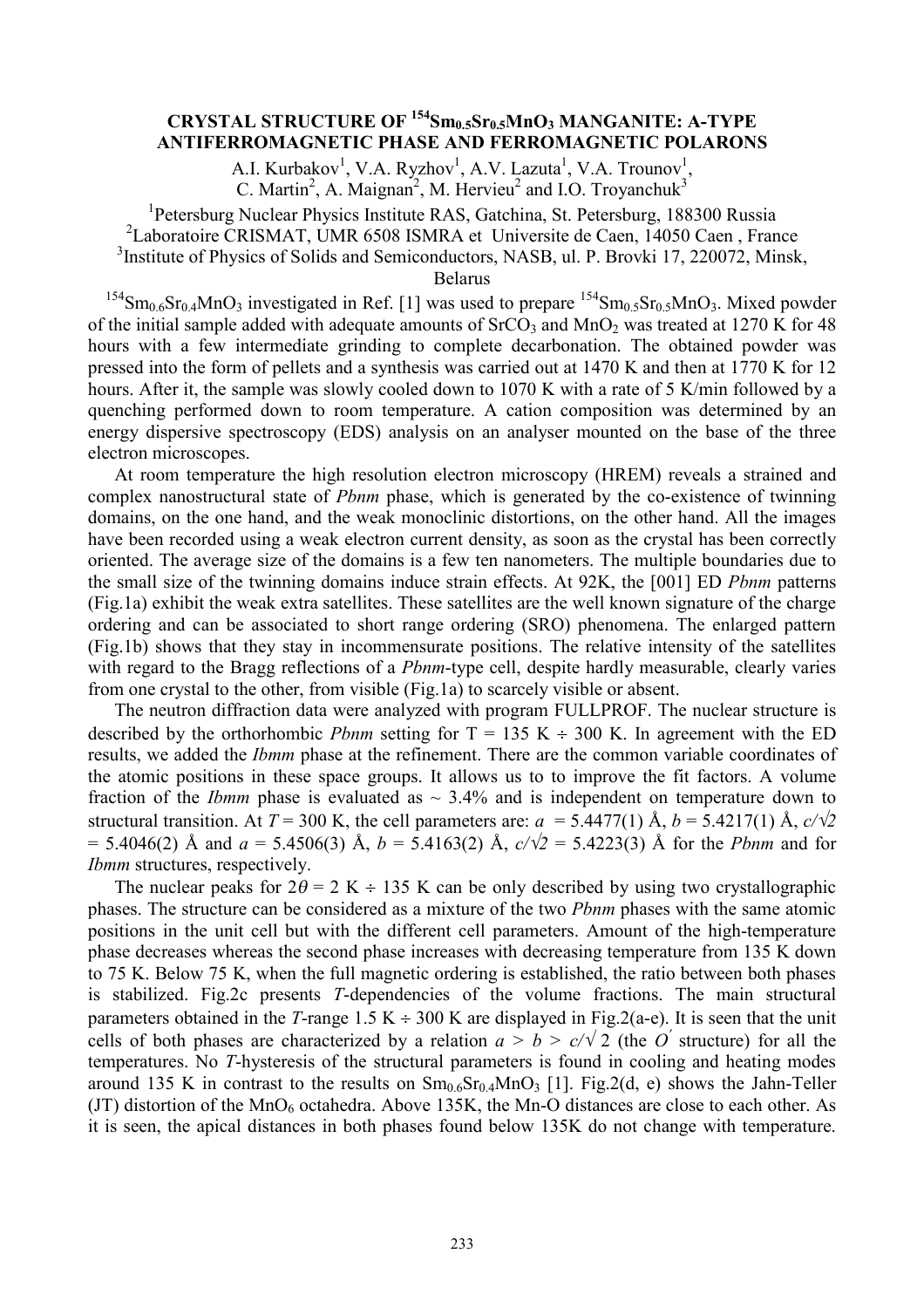Phase II is characterized by an apical compressed structure, whereas the apical distance is between the equatorial ones for phase I that is associated with a different character of their orbital ordering. The Mn-(O1,O2)-Mn angles are weakly changed with temperature. Their values practically coincide in both phases and are closed to the parameters at 1.5K: Mn-O1-Mn angle =  $161.5(5)^{0}$  and Mn-O2-Mn angle =  $166.5(5)^0$ .





Fig.1. Panel (a) displays a typical [001] ED pattern recorded at 92K. The small white arrows show the satellites close to the  $(\overline{4}00)$  reflection of the **Pbnm** cell. Panel (b) exhibits the enlargement of a part of the ED pattern at 92K. The two *satellites are indexed using four hklm indices.* 

An analysis of the magnetic contributions indicates that the ground state is a mixture of the two magnetic phases: F and AF-A. The F order certainly corresponds to the high temperature structure I, since the structural peaks belonging the different structural phases are resolved, and the reflexes of phase I exhibit only the extra *T-*dependence related to the F contribution. The AF-A order forms at  $T_N \approx 135$  K. It can be identified with crystallographic phase II. As it usually occurs, the AF-A state develops in a structure with an orbital ordering taking place in the *a-b* plane. However, the small angle AF reflexes have a larger width in the comparison with the structural ones (the resolution function of the diffractometer is taken into account). This can be due to either the existence of the two close unresolved peaks from the two AF-A states belonging to the phases II and I, or to an usual broadening related to finite size of the AF-A regions.

We can't determine whether the F ordering appears or not in a narrow temperature range just below  $T_{st}$ . The refinements with and without the F contribution ( $\leq 0.3\mu$ *B*) in the intensities of the corresponding nuclear peaks practically coincide for 135 K and 125 K. The reasons of this ambiguity are the complications of two structural and two magnetic phases, a limited number of the F peaks, and a reducing of the F phase at decreasing temperature that masks a relatively small F contribution near  $T_{st}$ . An additional problem in the determination of the  $M_F(T)$  is related to the presence of the *Ibmm* phase that gives contribution to the same structure reflexes as the F component. Its volume fraction (3.4%) and structure parameters are independent on temperature from room temperature down to  $T_{st}$ . These fixed values are used at the refinement for  $T \leq T_{st}$ . Thus, we present the  $M_F(T)$  data below 110 K. Note that the origination of the F state by a jump that starts at 130 K is found in the  $M_2$  measurements [2]. As the refinement of the neutron data shows, the F moment is aligned along the *c*-axis, whereas the AF moment is parallel to the *b*axis. Non any traces of the AF-CE phase are observed over the whole temperature range.

We consider first the simplest magnetic structure when crystalline phases I and II exhibit F and AF-A ordering, respectively. It is strongly supported by the correspondence of the magnetic and orbital orders in the appropriate structural phases. Fig.2f shows the *T*-dependence of the F moment ( $M_F$  =1.9(1)  $\mu_B$ /Mn at T = 1.5 K). There is a reasonable correspondence between the volume fraction  $(V_{FI})$  and magnetization of the F phase and the bulk magnetization value obtained at 4.2K  $(1.5\mu_B/V_{\text{FI}} \approx 2.38 \mu_B/\text{Mn}$ , [2]). The metallic behavior of the sample can be attributed to the F phase since the AF-A phase is expected to be insulating. This is supported by the single crystal properties of this compound which suggest the AF insulating ground state [3,4]. In addition, a polycrystalline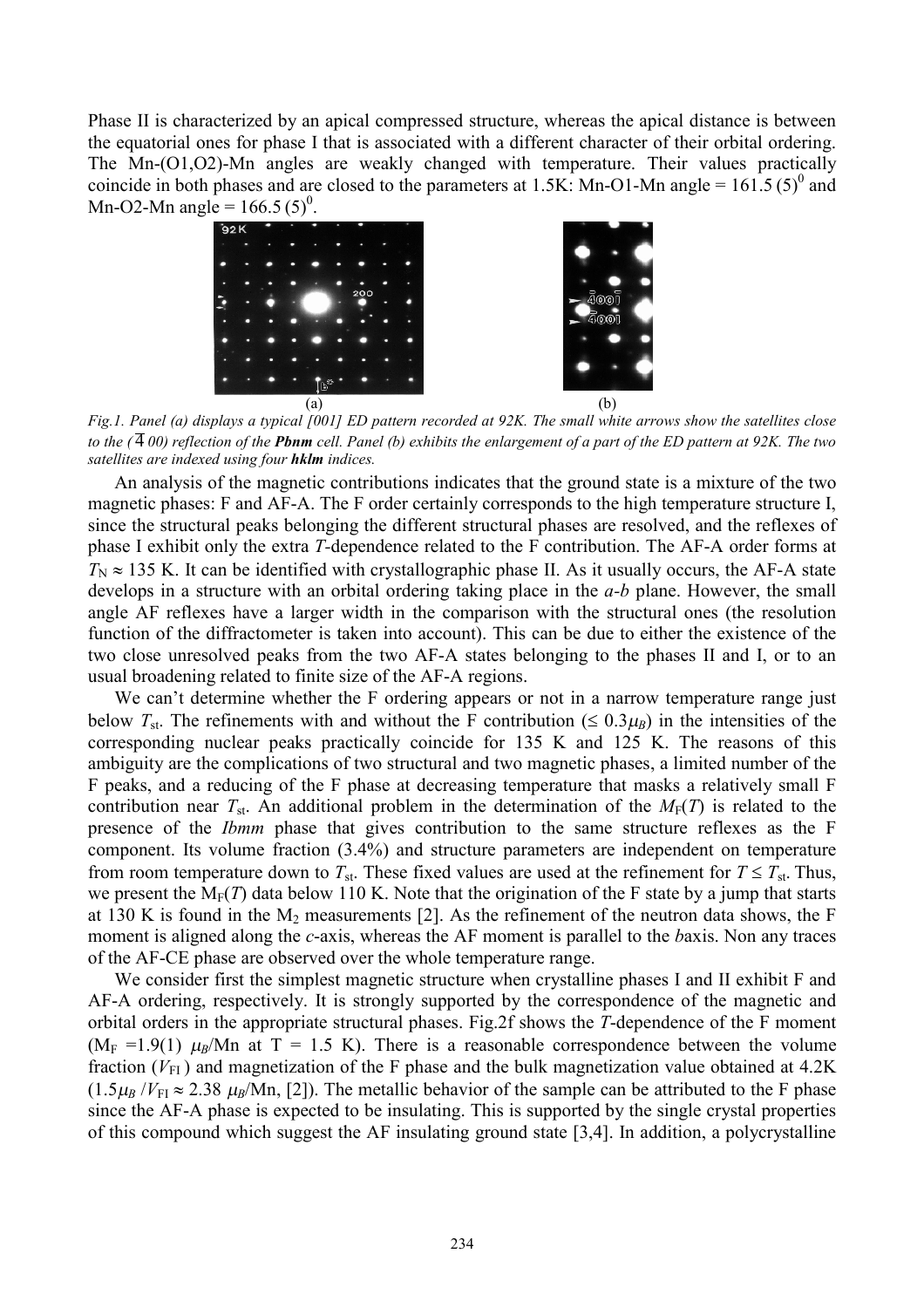$Sm<sub>0.45</sub>Sr<sub>0.55</sub>MnO<sub>3</sub>$  also exhibits the homogeneous insulating ground state with the crystal and magnetic structures coinciding with those of phase II [5]. The small value of the F moment ( $M_F$ )  $\approx$ 1.9  $\mu$ <sub>*B*</sub>/Mn at T = 1.5 K) suggests the presence of a magnetic disordering in the ground state. This phenomenon may be attributed to a spin-glass state that coexists with the F states. The spin-glass phase may be an intermediate one between the AF-A and F structures due to a competition of the F and AF couplings of the F-ordered *ab*-planes. A similar weakly ferromagnetic spin-glass state was observed in  $Pr_{1-x}Ca_xMnO_3$  at  $x = 0.3$  where this state coexisted with an AF-pseudo-CE phase [6,7]. As it is clear from Fig.2d, the F metallic state reveals the coherent JT effect similar to the phase separated  $\text{Sm}_{0.6}\text{Sr}_{0.4}\text{MnO}_3$  [1]. It is not a surprising result. In the phase separated  $\text{La}_{1-x}\text{Ca}_x\text{MnO}_3$  ( $x =$ 0.47, 0.5; the *Pbnm* symmetry) the F phase also reveals these distortions whose magnitude and weak apical-compressed character are close to those of our compound [8].



*Fig.2. Temperature dependencies of the structural and magnetic parameters obtained from neutron diffraction data by*  the Rietveld refinement (the Pbnm symmetry). Panel (a) shows the T-dependencies of the lattice constants for the both crystalline phases. Panel (b) does the same for the unit cell volumes of these phases. Panel (c) displays the temperature variation of their volume fractions. Panels (d) and (e) present Mn-O bond lengths vs. T for the high-temperature (I) and low-temperature (II) structural phases, respectively. Panel (f) shows temperature evolutions of the  $F$  and  $AF$  magnetic *moments. All the solid lines on these panels are a guide for the eyes.*

The magnetic moment of the AF phase is found to be  $4.1(1)$   $\mu_B/Mn$  at 1.5 K. As far as we know, it is the first observation of a so large Mn magnetic moment that contradicts the conventional picture where  $M_{AF} = 3.5 \mu_B/Mn$  for the formal  $Mn^{3+}$  and  $Mn^{4+}$  states. This new result corresponds to the theoretical prediction based on the unrestricted Hartree-Fock calculations [9]. The main peculiarity of this picture is that all the Mn ions are in  $d^4$ -state due to electron transfer from an oxygen  $O^{2-}$  ion to a neighboring Mn<sup>4+</sup> ion, and formation of F-polarons consisting of the two Mn ions separated by the  $O^-$  ion. Magnetic moments of the Mn ions are approximately  $4\mu_B$ , the moment of O<sup>-</sup> is about  $-0.7\mu$ <sup>B</sup>, and the each polaron has a net moment closed to  $7\mu$ <sup>B</sup>. Formation of Fpolarons is supported in some extent by the data on magnetization of the F domains in  $La<sub>0.5</sub>Ca<sub>0.5</sub>MnO<sub>3</sub>$  with the phase separated ground state [10]. However, this approach predicts the AF-A ground state, so that our result is the more essential and obvious evidence in support of such electronic structure. It is remarkable, that all structural parameters of the AF-A phase for our manganite at  $T = 1.5$  K practically coincide with those of  $Nd<sub>0.5</sub>Sr<sub>0.5</sub>MnO<sub>3</sub>$  with the AF-CE state at *T*  $=$  10 K (the *Pbnm* symmetry), besides  $a \approx 5.51$  Å in the later [11]. This result agrees with an alternating ordering of  $d(3x^2 - r^2)/d(3y^2 - r^2)$  orbitals of the Mn<sup>3+</sup> ions (the CE–type) as it is expected for the new AF-A state [9]. The evidence for the short range charge ordering obtained by the ED at 92K refers certainly to this phase since it is the structure that can exhibit such an ordering. The similar phase separated ground state is found also in polycrystalline  $La<sub>0.5</sub>Ca<sub>0.5</sub>MnO<sub>3</sub>$  with the two